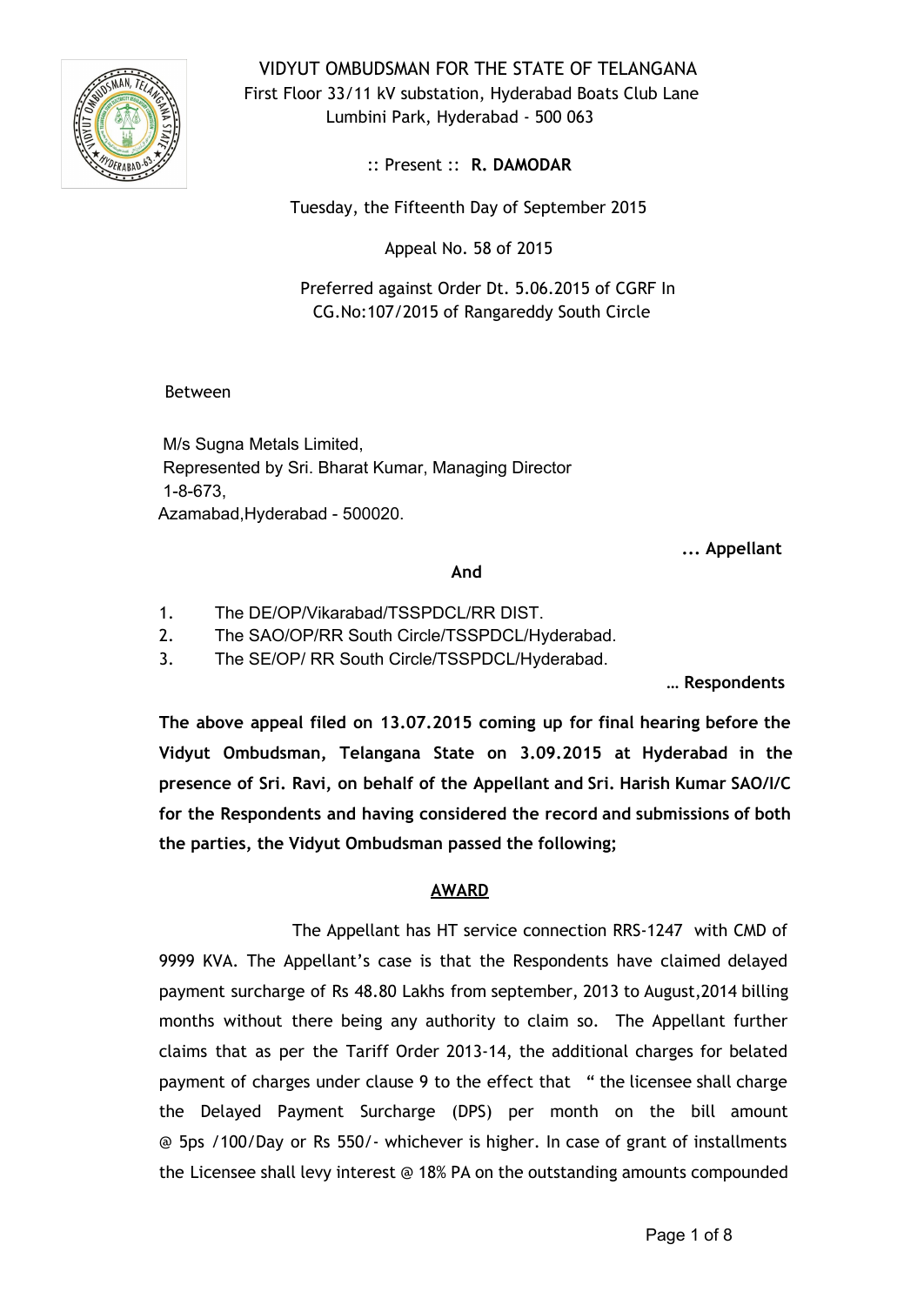annually and the two shall not be levied at the same time" the Respondents are not entitled to claim the delayed payment surcharge because the FSA, DMD and other amounts are not part of charges.

2. The Appellant claims that as per the directions of Hon'ble supreme court of India in SLP No. 15245-15270 dt.23.6.2014, the FSA amounts for the term April, 2010 to June, 2012 are not to be collected by coercive methods. Therefore,the Appellant claims that the delayed payment surcharge is not attracted on the present FSA amounts too. The Appellant further claimed that Respondents charged DPS on the amounts more than the outstanding shown in the CC bills, which included FSA,DMD and other charges, which is against the terms in Clause 9 of the Tariff order and that the Respondents claimed excess amounts over which delayed payment surcharge has been claimed in the bills issued from November, 2013 to August,2014. It is further alleged that if the bills from September, 2013 to August, 2014 billing months were revised as per clause VI.6.I(ii) of Schedule I, Guaranteed Standards of Performance of Regulation 7 of 2004, the due date shall be reckoned from the date of revised bills for the purpose of levy of additional charges for belated payment.

3. The Appellant sought withdrawal of claim of Rs 48,80,022/- claimed by the Respondents towards DPS w.e.f September,2013 to August,2014 billing months, issue of revised bills as per clause VI.6.1(ii) of schedule I, Guaranteed Standards of Performance of Regulation 7 of 2014 and payment of compensation and costs.

4. The 3rd Respondent submitted a reply before the CGRF claiming that as per the Tariff Order, the licensee can charge DPS on the bill amount @ 5ps/Rs100/Day if the payment is delayed or not paid till due date. The bill amounts include all components shown in the bill except ED.,IED and DPS. Therefore, the claim of the Appellant that FSA, Demand charges are not part of the charges and hence not subject to DPS is not correct.

5. The Respondents alleged that they have levied FSA amounts from 2008-09 to 2012-13 in regular CC bills as per the orders of ERC and the Appellant paid FSA charges by obtaining installment facility from the licensee. When the Respondents levied DPS of pending FSA, the Appellant approached the Hon'ble High Court and Hon'ble Supreme Court and got stay orders on the collection of FSA amount, and as per the orders the Respondents have stopped levy of DPS on the FSA amounts.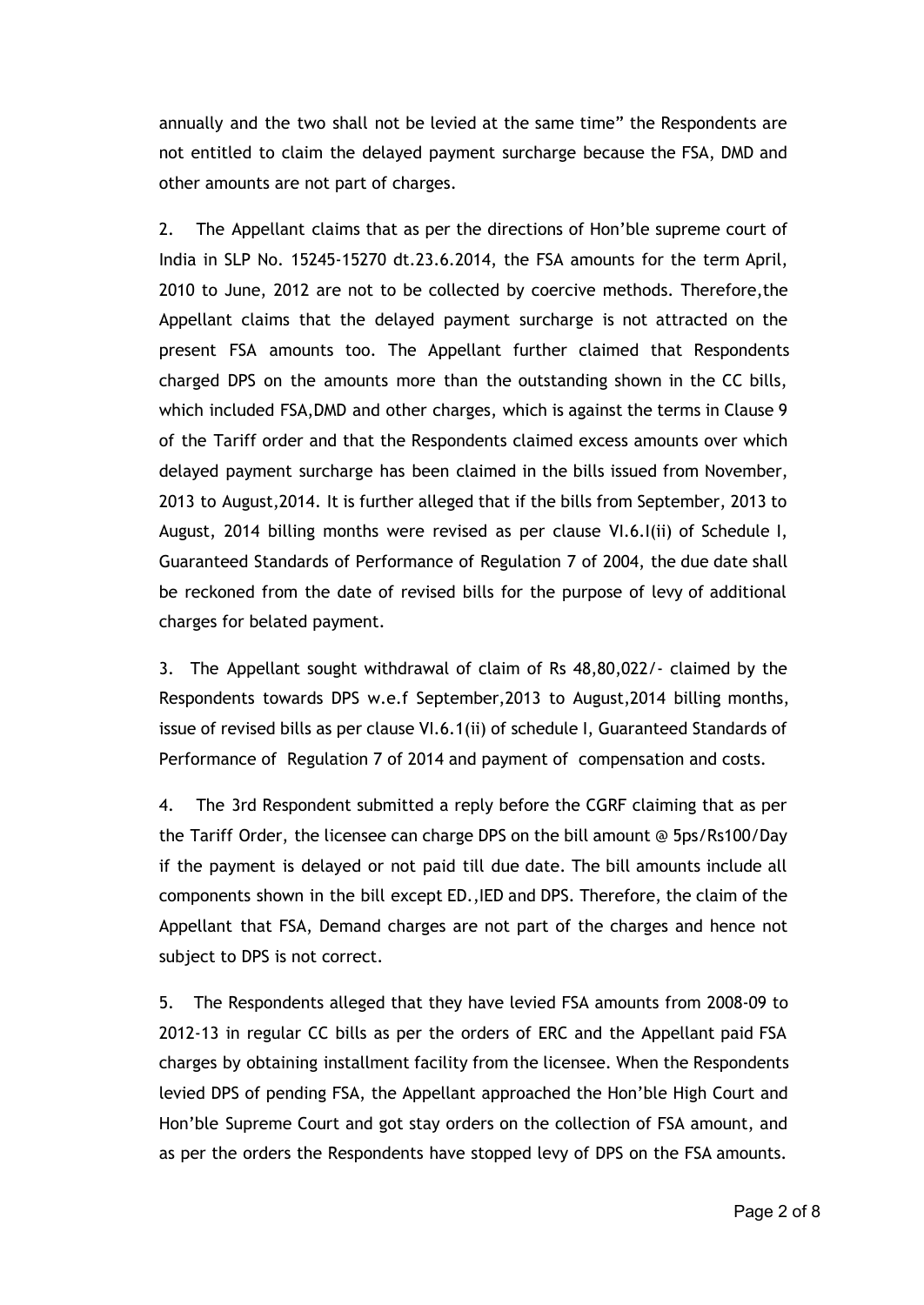The Appellant has to pay DPS on pending FSA upto the date of stay orders.

6. The Respondents further claimed that as per clause 9 of Tariff order 2013-14, the Licensee can charge DPS on bill amount for delay in payment, which include FSA, demand charges etc and there is no specific mention of component wise calculation of DPS in the Tariff order. The claim of the Appellant that the DPS claimed is more than the outstanding amount shown in the CC bills is not correct, because DPS will be calculated on the outstanding or delayed payment of the previous month.

7. After hearing both sides and on consideration of the material on record, the CGRF noted the interim orders dt. 23.6.2014 of the Hon'ble Supreme Court of India in SLP Nos. 15245 to 15270/2014 and observed that this stay order is applicable to FSA pending due from April , 2010 to June, 2012. CGRF further opined that the FSA is a part of Current Consumption bill on which DPS shall be collected, if the payment of CC bill is delayed for 15 days and this DPS is applicable for the balance installments as per the sanction orders. CGRF found that the Appellant failed to show that the DPS amount calculations of the Respondents are against the Tariff Order and so saying, the CGRF dismissed the complaint giving an advice that the Respondents should follow the final judgment of Hon'ble Supreme Court regarding collection of FSA from April,2010 to June, 2012 through the impugned orders.

8. Aggrieved and not satisfied with the impugned orders, the Appellant Preferred the present Appeal.

9. Efforts made to arrive at a settlement by mediation failed, because of the stand of the each party.

## **ARGUMENTS HEARD**.

10. The points for determination are:-

- 1. Whether the impugned orders are liable to be set aside?
- 2. Whether FSA charges are not subject to delayed payment surcharge?

## **POINTS 1&2**

11. The Appellant contended that DPS cannot be claimed on FSA charges and DMD, and that DPS is applicable only in case of delay in payment of CC charges and that the Respondents have not disclosed the details of various heads under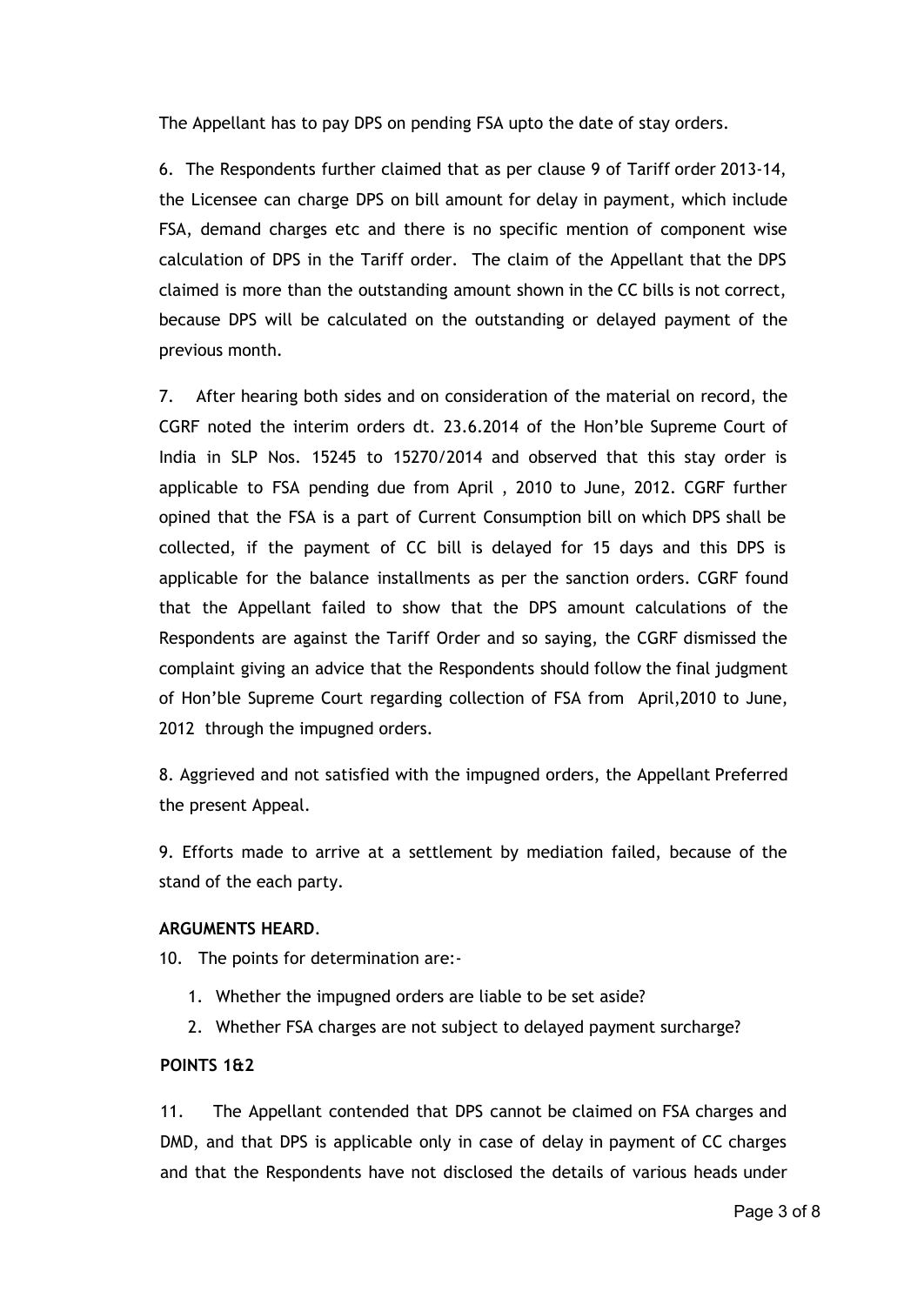which DPS is being claimed. The Appellant sought setting aside the impugned orders, setting aside DPS of Rs 48,80,022/- levied from September, 2013 to August, 2014 billing months and issue of revised bills during the relevant months.

12. The Respondent No.3 submitted written submission stating that bill amount means all parameters shown in the bill except ED,IED and DPS and therefore, the licensee is entitled to levy the belated payment surcharge on all parameters of the bill. As per the Tariff Orders, the Respondents levied DPS on pending FSA. In the matter, the Appellant approached the Hon'ble High court and the Hon'ble Supreme Court against DPS on FSA and therefore, the Respondents have stopped levying DPS and started showing the amount in the **COURT CASE COLUMN.** As per clause 9 of Tariff order 2013-14 the Licensee can charge the DPS on bill amount for delay in payment which include FSA, Demand charges etc and the Tariff order did not mention about component wide calculation of DPS. The Appellant, in the written arguments as well as oral arguments advanced in its behalf reiterated that non mention of component wise DPS is against clause 6(9) Additional charges for belated payment of charges of the Tariff order and the total claim of the Respondents for Rs 48,80,022/- towards DPS from September, 2013 to August, 2014 is in violation of clause 6(9) of GTCS of Tariff Order for financial year 2013-14 which continued for 2014-15.

13. On behalf of the Appellant,it is contended that Fuel Surcharge Adjustment cannot be part of CC bill and therefore, Fuel Surcharge Adjustment amount is not subject to the delay payment surcharge as mentioned in subclause 9 of clause 6 of the Tariff Order 2013-14. The Respondents on the other hand, assert that the Fuel Surcharge Adjustment is part of CC bill and it is subject to Delayed Payment Surcharge, if the payment is delayed and even in case of grant of installments, FSA amount is subject to interest @18% P.A.

14. Clause 6(9) of the Tariff Order 2013-14 reads as follows;-

#### **Additional charges for belated payment of charges:**

The licensees shall charge the delayed payment surcharge(DPS) per month on the bill amount @ 5ps/Rs100/Day or Rs 550/- whichever is higher. In case of grant of installments, the licensee shall levy interest @ 18% P.A on the outstanding amounts, compounded annually and the two shall not be levied at the same time.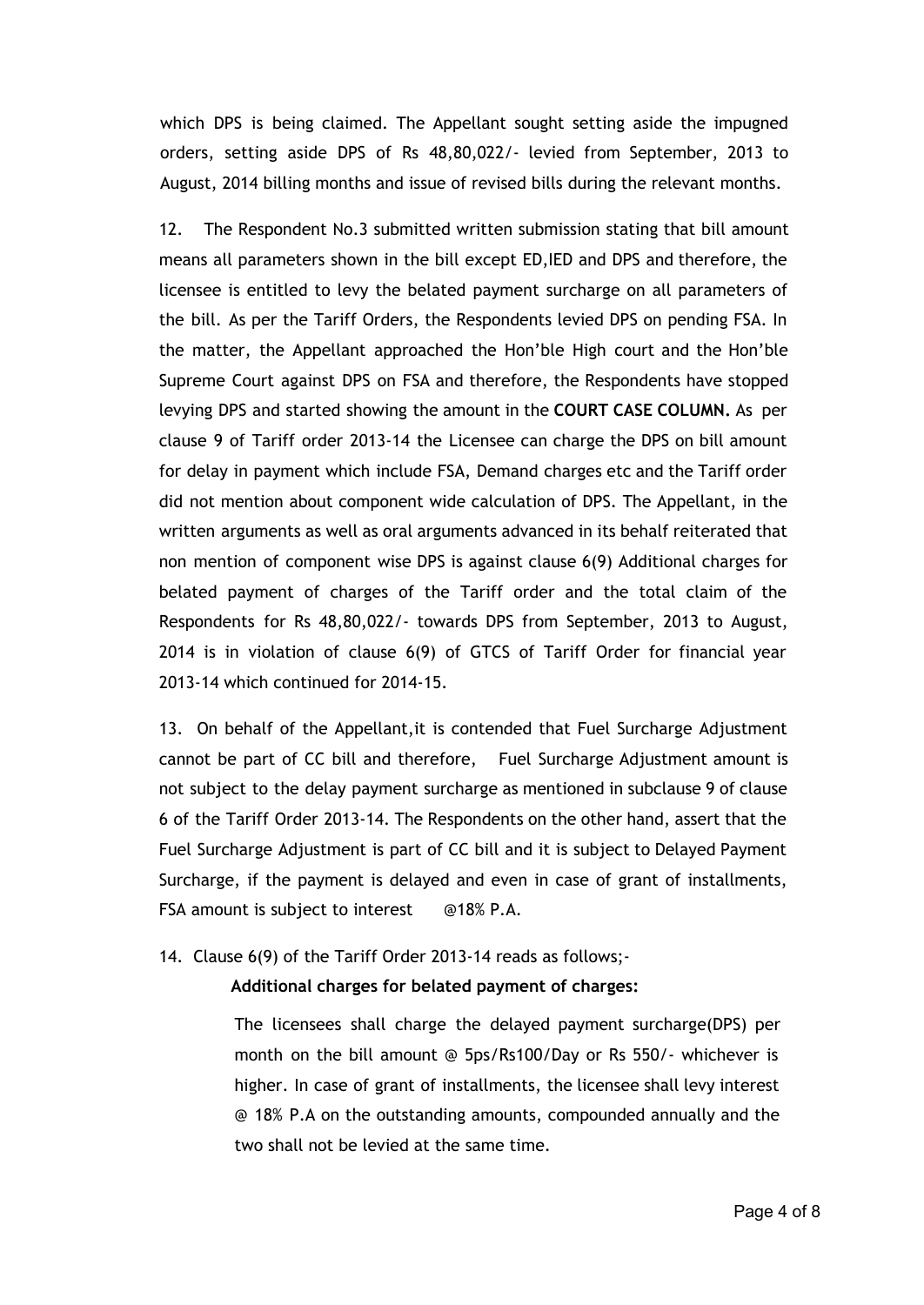15. There is no mention specifically that the bill amount includes Fuel Surcharge Adjustment. The Licensee adds Fuel Surcharge Adjustment charges to the bill every month claiming that it is part of the bill. The Appellant claims that Fuel Surcharge Adjustment charges are separate from the bill and they are not part of the bill and therefore, the Fuel Surcharge Adjustment charges are not subject to Delayed Payment Surcharge. The Appellant further relied on Regulation 188 of the Tariff order 2013-14 under the caption **REVENUE FROM TARIFFS AND NON TARIFF INCOME** under which the Tariff Order provides that "The revenue to Licensees will be in two ways, consumption charges (energy, fixed, minimum and customer charges) and Non-tariff income (recoveries from theft of power or other malpractices, interest on income and other miscellaneous receipts).". The learned counsel for the Appellant on the basis of this provision, contends that the Fuel Surcharge Adjustment is not part of Regulation 188 of Tariff Order 2013-14 and therefore, it is not subject to Delayed Payment Surcharge. The Respondents on the other hand assert that the Fuel Surcharge Adjustment charges are part of consumption charges and it also comes under the caption "the other miscellaneous receipts".

#### 16. **What is Fuel Surcharge Adjustment?**

As per amendment Regulation 1 of 2003 read with enabling section 62(4) of Electricity Act, ERC has the power to fix Ädditional cost of fuel and power purchase costs to be passed on to the consumers as Fuel Surcharge Adjustment(FSA) on quarterly basis as per the specified FORMLA.

The Tariff Order 2013-14 regarding terms and conditions of supply at page 181 specifies that the **Fuel Surcharge Adjustment will be extra as applicable and notified by the Commission from time to time.** The observation of the Hon'ble Supreme Court in Rohtas Industries Ltd., Vs The Chairman, Bihar Electricity Board (AIR 1984SC657) at para 9, is relevant and to the following effect:

> "Though the nomenclature given to the levy is: "Fuel Surcharge," it is really a surcharge levied to meet the increased cost of generation and purchase of Electricity."

17. The Hon'ble Supreme court in M/s Hindustan Zinc Ltd Vs APSEB(AIR1991SC1473) at para 29 opined that the Fuel Cost Adjustment tariff is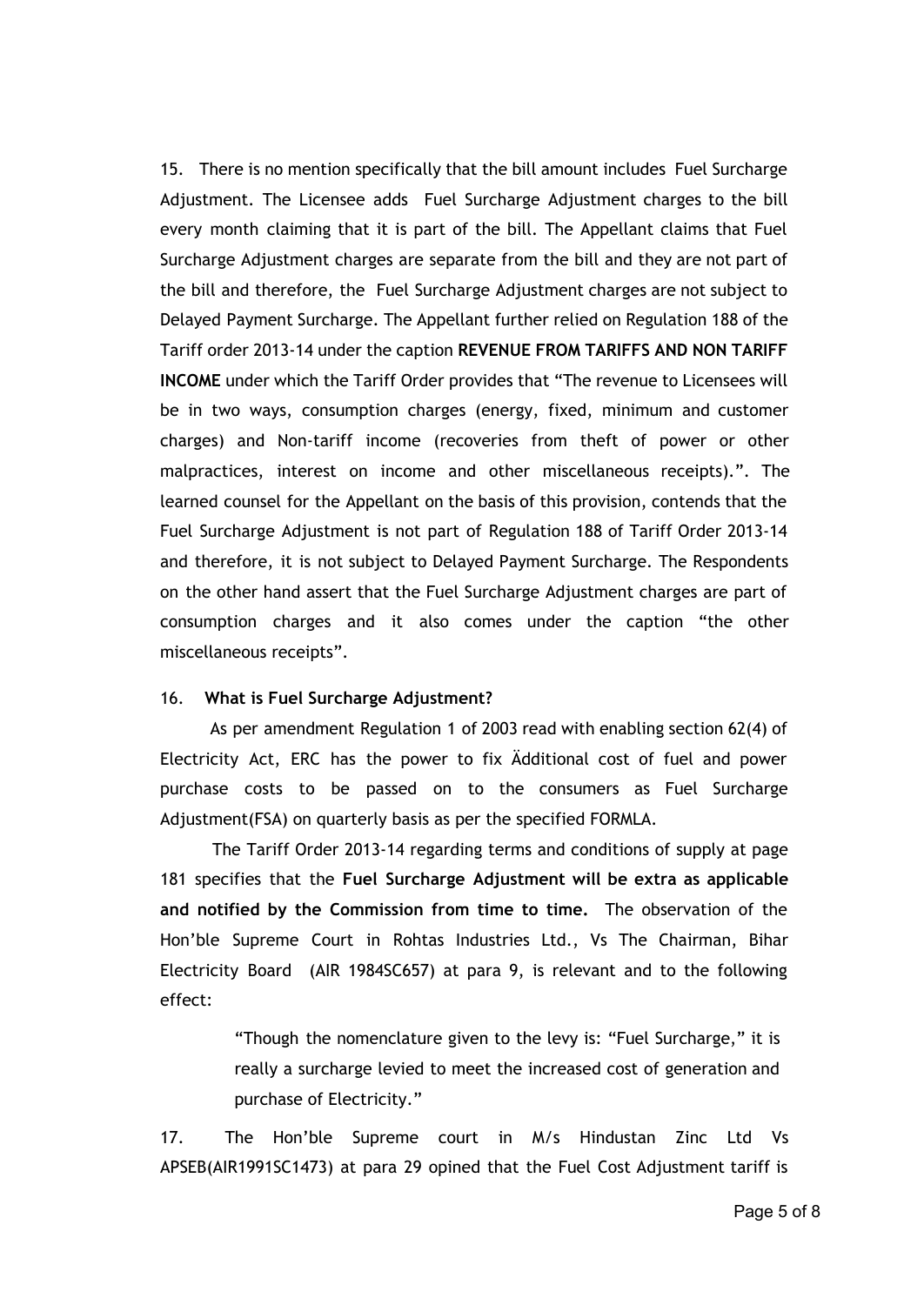an expression wide enough to include the other charges representing fuel cost adjustment, which is applicable to all HT consumers as a result of the escalation in fuel prices. The Hon'ble Supreme Court clarified further that the method adopted was to prescribe a formula linking it to the increasing fuel cost, so that it was not necessary to revise the tariff each time as a result of increase in fuel prices, the same being taken care of the relevant factors in the formula for fuel cost adjustment.

18. From the interpretation given in the cited cases by the Hon'ble Supreme Court, it is quite clear that the Fuel Surcharge Adjustment is really a surcharge levied to meet the increased cost of generation and purchase of Electricity. Therefore the Fuel Surcharge Adjustment is a surcharge levied to meet the increased cost of Generation and purchase of electricity and not any other amount representing 'some other charges.' Fuel Surcharge Adjustment is actually the cost of Electricity levied in a future date for cost escalation in the past. It cannot be said that the Fuel Surcharge Adjustment is not part of Clause 6(9) of Tariff Order 2013-14 and therefore, the Fuel Surcharge Adjustment is not subject to delayed payment surcharge. When questioned as to what is the remedy for recovery if payment of Fuel Surcharge Adjustment amount is delayed infinitely and interest is not leviable, the answer of the Appellant is that the licensee may disconnect the service, but it cannot impose interest. This argument is totally untenable and not acceptable.

19. The contention of the Appellant that the Fuel Surcharge Adjustment is not part of the bill and it is not subject to Delayed Payment Surcharge as per Sub Clause 6(9) of Tariff Order 2013-14 is totally untenable and against the Tariff orders. The power of ERC to determine Fuel Surcharge Adjustment is derived from Section 62 (4) of the Electricity Act 2003. In the Regulation No. 5 of 2004 under Clause 4.2 (n), the billing details are given which include in item no.6 "Fuel Cost Adjustment Charges." In the same regulation No. 5 of 2004, which was amended by Regulation No. 7 of 2013, it is specifically mentioned in amended clause 2(C) that the "consumption charges" means energy charges for consumption of electrical energy (calculated on the basis of kwh or kVAh rate as applicable), and includes demand/fixed charges/Fuel surcharge Adjustment(FSA) charges, Customer charges wherever applicable. This definition settles the present issue to say that the Fuel Surcharge Adjustment is part of the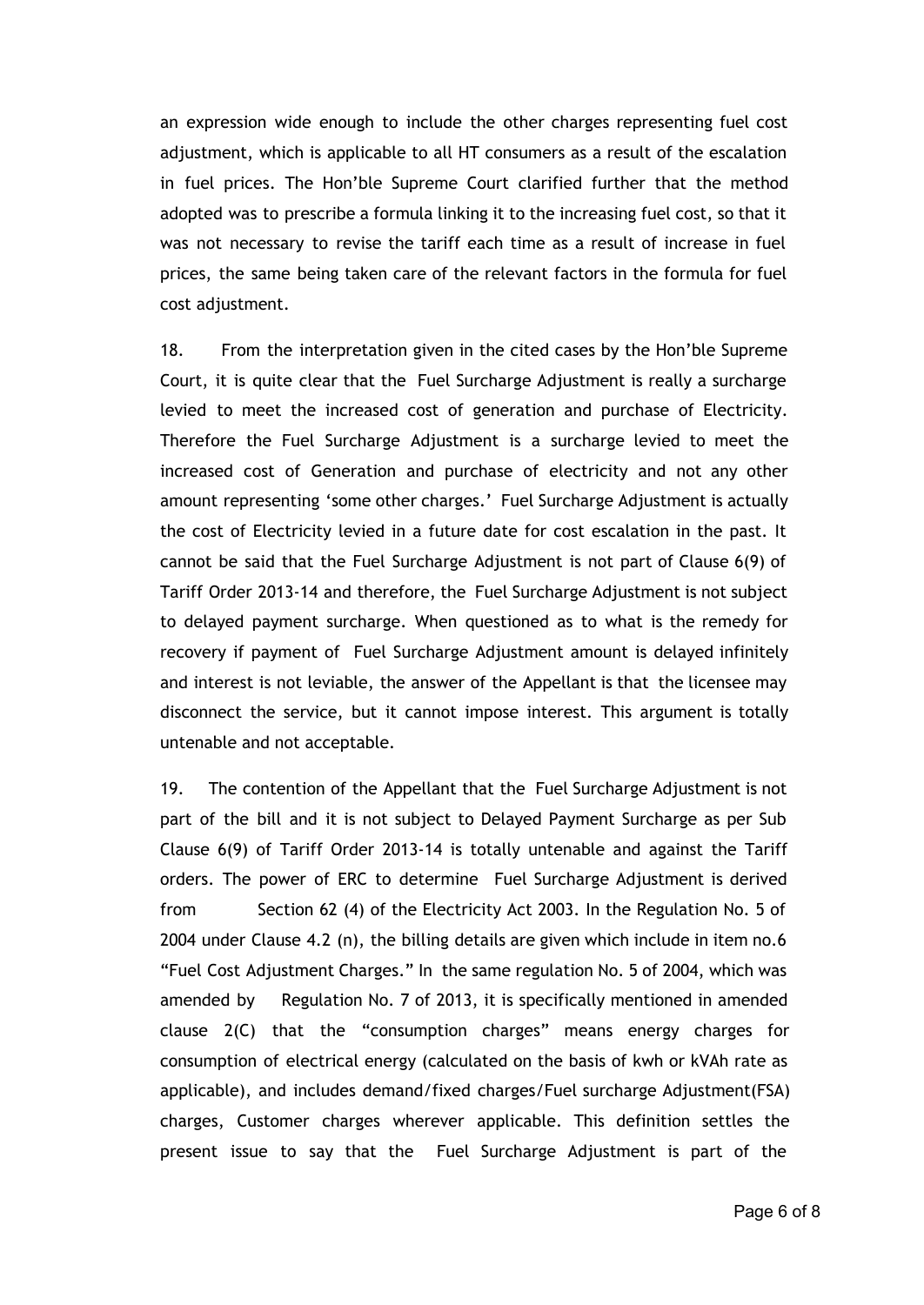Consumption Charges and they are naturally subject to Delayed Payment Surcharge, if payment is delayed on the bill amount including FSA charges. The contention on behalf of the Appellant in the present matter is contrary to the Tariff orders and the power of ERC to fix Tariffs including Fuel Surcharge Adjustments (Additional cost of fuel and power purchase costs).

20. The order of the CGRF claiming that there are no merits in the complaint and that the licensee should follow the final judgement of the Hon'ble Supreme Court with regards to collection of balance FSA from the consumers and until such time, the Respondents should not take any coercive measures to recover FSA charges from April, 2010 to June, 2012 and shall not levy any Delayed Payment Surcharge, does not show that the members of the CGRF have applied their mind to the facts of the case and shows that CGRF had mechanically disposed of the complaint, without going into the merits of the case.

21. The controversy is regarding the Delayed Payment Charges on Fuel surcharge Adjustment amount and whether it is part of the CC bill. The foregoing paras clearly establish that the FSA charges are part of CC bills and subject to levy of delayed payment charges, in case of delay. The Delayed payment surcharge on Fuel Surcharge Adjustment in question is w.e.f from November,2013 to August,2014. The Hon'ble Supreme Court passed interim direction to the effect that "no coercive action for recovering FSA charges for the term April,2010 to June,2012 shall be taken.' The present controversy is regarding recovery of FSA amount w.e.f November, 2013 to August, 2014, which is not covered by the direction of the Hon'ble Supreme Court dt. 23.6.2014 and passed in Special leave to Appeal in (Civil) No(s). 15245-17270/2014 and batch. **The Licensee therefore is found entitled to charge Delayed Payment Surcharge on Fuel Surcharge Adjustment amount also along with consumption and other specified charges. Both the issues are answered accordingly.**

In the result, the Appeal is dismissed as having no merits.

Corrected, Signed and pronounced on this 15th day of September 2015.

# Sd/- **VIDYUT OMBUDSMAN**